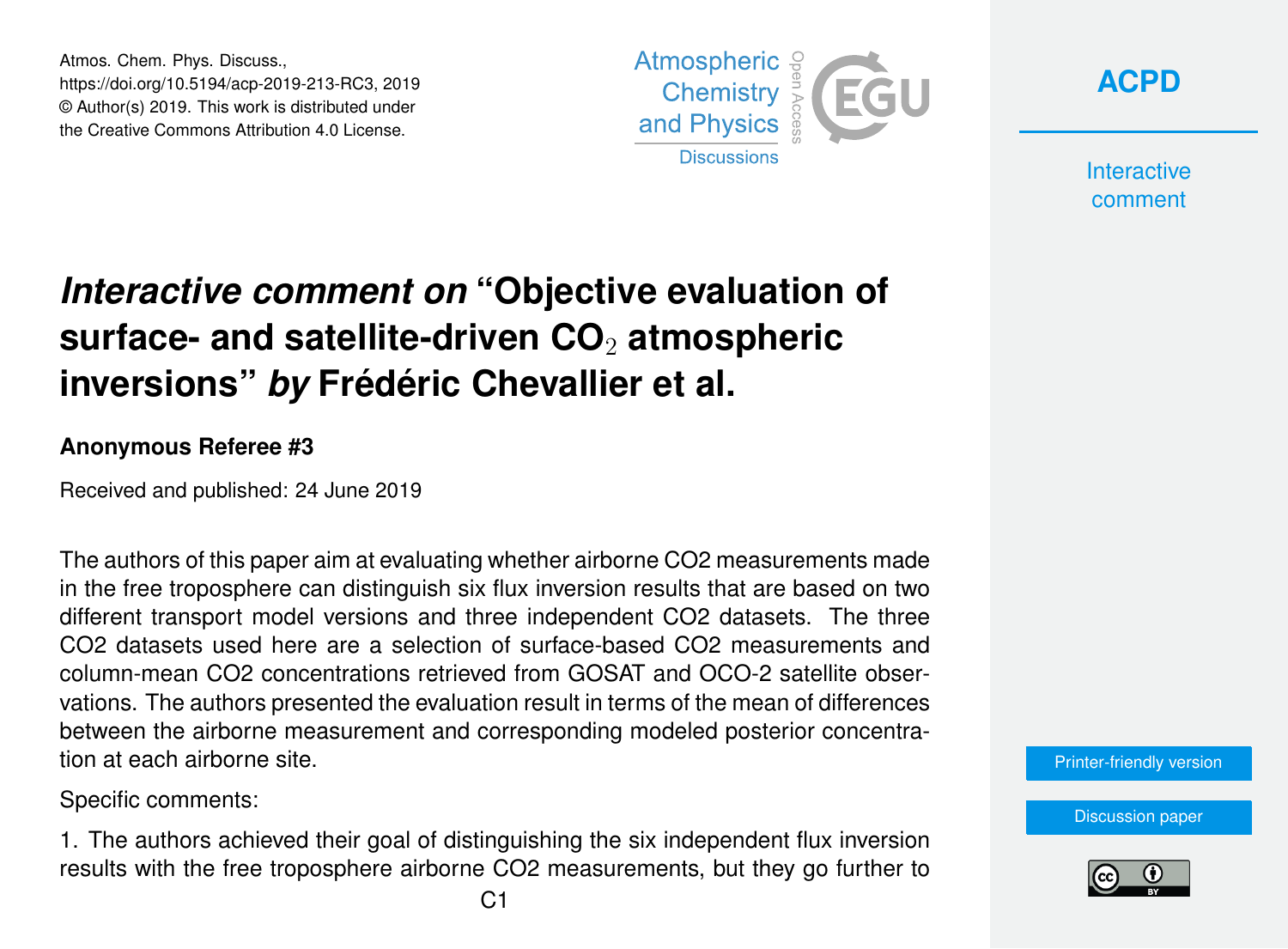address the relative merits and demerits of using GOSAT and OCO-2 retrieval datasets based on their evaluation results. The current design/setup of the experiment, however, is too limited to discuss that topic; the two satellite retrieval datasets were evaluated over different time periods and with different amounts of airborne observations at different locations/sites. Indeed, the authors acknowledge in the conclusion chapter that the current experiment can be expanded to 1) cover longer periods in which both satellite retrieval datasets overlap, 2) understand the impact of differences among multiple GOSAT/OCO-2 retrieval algorithms available, 3) test out other approaches to handle the dense OCO-2 retrievals, and 4) assess the impact of OCO-2/GOSAT differences in data density, data precision, and quality in CO2 retrieving and bias correction. Items 2-4 are particularly essential topics that need to be explored. I would encourage the authors to go to that depth, if they are to touch on the merit/demerit topic.

2. I am left with questions regarding gaps found between the time series of annual fluxes by GOSAT and OCO-2 presented on Figures 2 through 4. In 2015, the only year the flux estimates by the two satellites overlap, larger gaps are found in the time series for Northern and Southern Africa, Eurasian Boreal, Australia, and South American Tropical (lager than those of N. American Boreal/Temperate, Eurasian Temperate). These are regions where surface-based CO2 measurement sites are sparse, as indicated in Chevallier 2018, and also where evaluation by the airborne CO2 measurement is limited (Figure 9; most of the airborne evaluation is concentrated over N. America). South American airborne sites are among the very few sites that are found over those regions under-sampled by surface measurement networks. At these site, CO2 biases are shown to be larger both in the OCO-2 and GOSAT cases (>0.6 ppm; INPE (Figure 8) and RBA-B (Figure 7) sites). Do both the OCO-2 and GOSAT CO2 biases have the same signs (+/-) at these South American sites? Can this help explain the gaps in the regional flux time series? Do the flux gaps fall within the range of flux uncertainties? What are other reasons that may explain these gaps? What Figures 2 through 4 show poses readers a question of whether column-mean CO2 retrievals from multiple satellite missions can be mixed in CO2 source-sink studies. I think these are worth **[ACPD](https://www.atmos-chem-phys-discuss.net/)**

**Interactive** comment

[Printer-friendly version](https://www.atmos-chem-phys-discuss.net/acp-2019-213/acp-2019-213-RC3-print.pdf)

[Discussion paper](https://www.atmos-chem-phys-discuss.net/acp-2019-213)